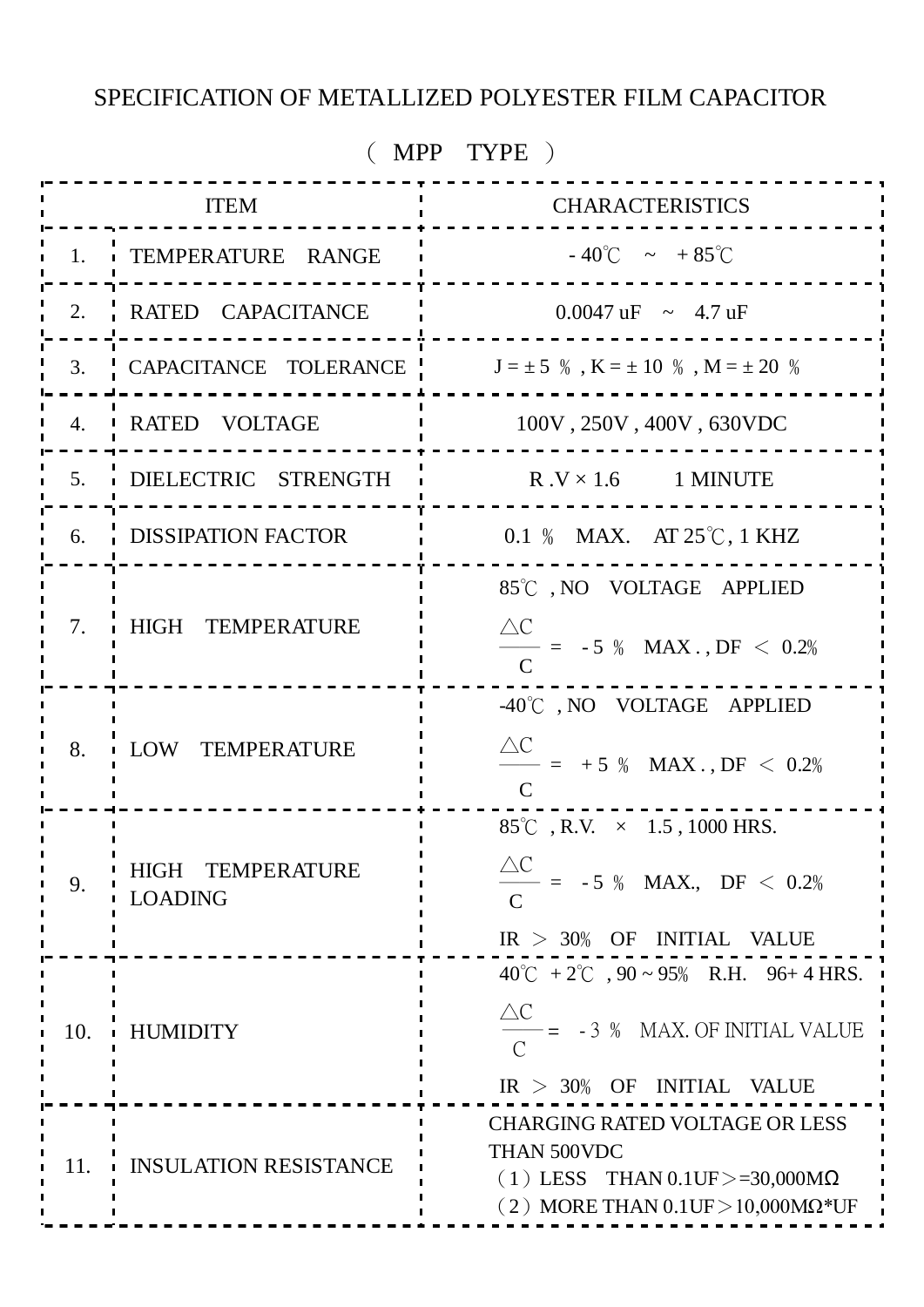- **1** GENERAL INFORMATION
	- 1. 1 APPLICATIONS:

 THE TYPE MPP (METALLIZED POLYPROPYLENE) CAPACITORS , DUE TO THEIR EXCELLENT CHARACTERISTICS HAVE A WIDE RANGE OF APPLICANTIONS , ESPECIALLY AT HIGH FREQUENCIES FOR RESONANT CIRCUITS , SWITCHING MODE POWER SUPPLIES , LINE DEFLECTION SYSTEM , TEMPERATURE – STABILIZED DSCILLATOR CIRCUITS .

- 1. 2 OPERATING TEMPERATURE RANGE: 40℃ ~ + 85℃
- 1. 3 STANDARD TESTING CONDITION: TEMPERATURE:25℃  $HUMIDITY$  : 60 – 65 % R.H.
- **2** CONSTRUCTIONS: ( SHOWN AS FIG I )
	- 2 .1 DIELECTRIC MATERIAL:POLYPROPYLENE FILM
	- 2 .2 ELECTRODE MATERIAL:VACUUM EVAPORATED ALNMINIUM LAYER
	- 2.3 OUTER COATING MATERIAL: EPOXY RESIN, FIRE RETARDAN ON REQUEST
	- 2 .4 TERMINAL MATERIAL:SOLDER-PLATED COPPER-CLAD STEEL WIRE
	- 2 .5 TERMINAL CONTACT:ELECTRICALLY WELDED
	- 2 .6 NON-INDUCTIVE WOUND



- a. TWO LAYERS OF METAL ARE SPRAYED ON EACH END TO ENSURE GOOD, LASTING CONTACT TO EVERY LAYER.
- b. LEAD CAREFULLY SPOT-WELDED TO END PLATE FOR STABILITY AND LOW INDUCTANCE
- c. ALUMINIUM ELECTRODES
- d. PLASTIC FILM
- e. EPOXY RESIN COATING UL FILE NO.E154421
- f. LEAD WIRE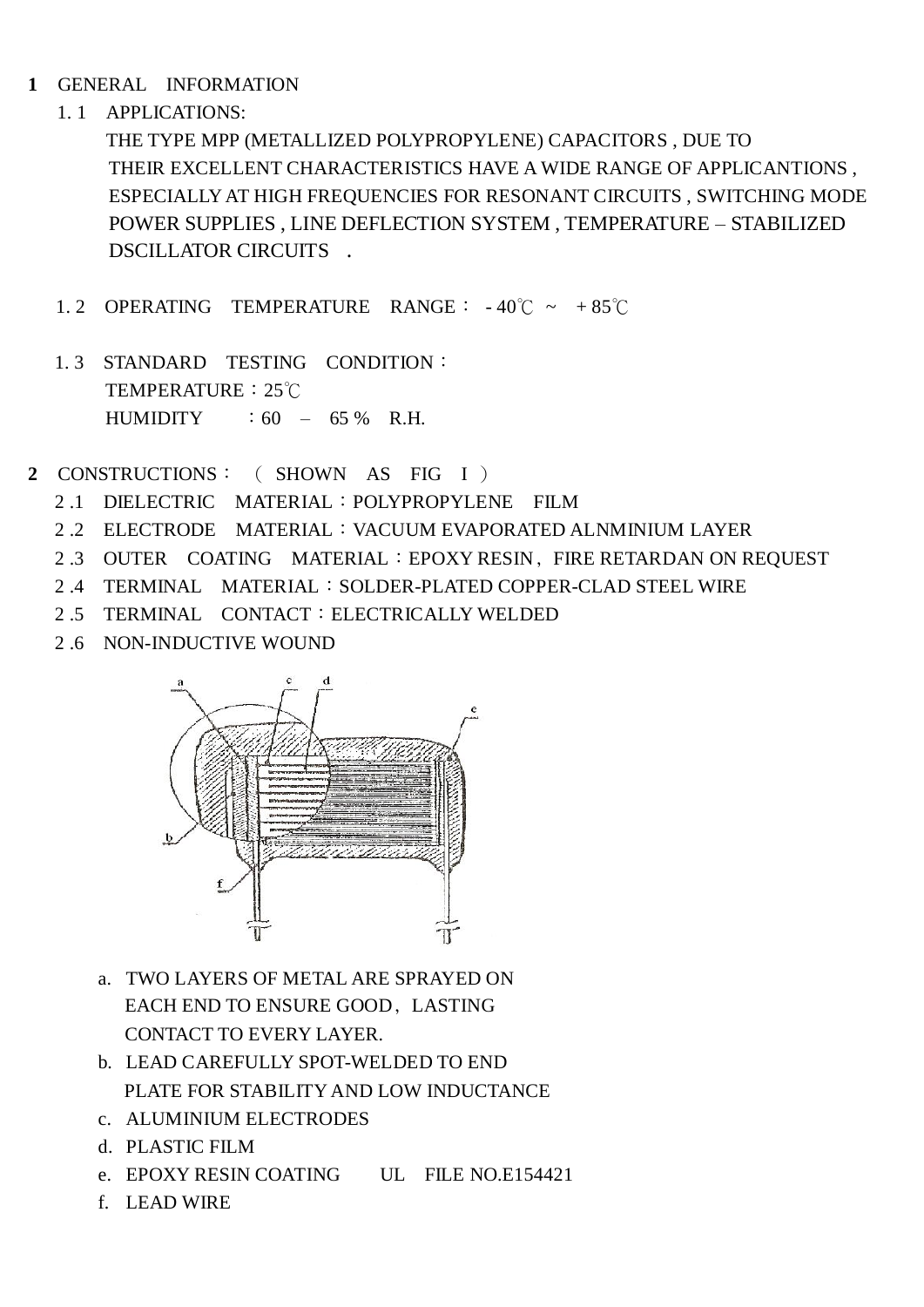#### **3** EXPLANATION OF IMPORTANT TERMINOLOGY

3 .1 RATED CAPACITANCE

THE RATED CAPACITANCE VALUE IN PICOFARADS IS EXPRESSED BY A THREE DIGIT NUMBER. THE FIRST TWO DIGITS ARE SIGNIFICANT FIGURES AND THE LAST DIGIT SPECIFIES THE NUMBER OF ZEROS TO FOLLOW.

|  | EXAMPLE: 473 INDICATED 47000 PF OR 0.047 UF |  |  |  |
|--|---------------------------------------------|--|--|--|
|  | 154 INDICATED 150000 PF OR 0.15 UF          |  |  |  |
|  | 105 INDICATED 1000000 PF OR 1.0 UF          |  |  |  |

3 .2 CAPACITANCE TOLERANCE

 THE TOLERANCE IS THE PERMISSIBLE ACTUAL﹐CAPACITANCE RELATIVE TO THE RATED CAPACITANCE AND IT IS DEFINED IN PERCENT. SYMBOL OF TOLERANCE SHOWN AS TABLE II.

SYMBOL TOLERANCE

| н | $±1\%$  |    | $± 5\%$ | M | ± 20% |
|---|---------|----|---------|---|-------|
|   | $± 2\%$ | 17 | $±10\%$ |   |       |

#### 3 .3 RATED VOLTAGE

 EACH CAPACITOR IS DESIGNED FOR A SPECIFIED RATED VOLTAGE WHICH IT HAS TO STAND IN CONTINUOUS OPERATION WITHOUT DAMAGE . THIS IS USUALLY ONLY VALID FOR AMBIENT TEMPERATURES OF  $\leq +85^{\circ}$   $\sim$ . IN THE CASE OF HIGHER TEMPERATURES A DERATING FACTOR MUST BE APPLIED TO THE RATED VOLTAGE AT 85℃

3 .4 DISSIPATION FACTOR:

 THE DISSIPATION FACTOR TAN δ IS THE QUOTIENT OF THE RESISTIVE AND REACTIVE PARTS OF THE IMPEDANCE . THE a.c. DIELECTRIC LOSSES ARE ILLUSTRATED BY R IN THE EQUIVALENT CIRCUIT DIAGRAM .

THE INSULATION RESISTANCE Ris IS IN PARALLEL WITH R , AND AFFECTS THE TAN δ ONLY AT VERY LOW FREQUENCIES.

 THE DISSIPATION FACTOR IS ALSO AFFECTED BY THE RESISTANCE OF BOTH ELECTRODES AND OF THE TERMINATION ELECTRODE INTERFACE ﹒ THIS IS REPRESENTED BY THE SERIES REISTANCE r .

EQUIVALENT CIRCUIT SHOWN AS FIG II.

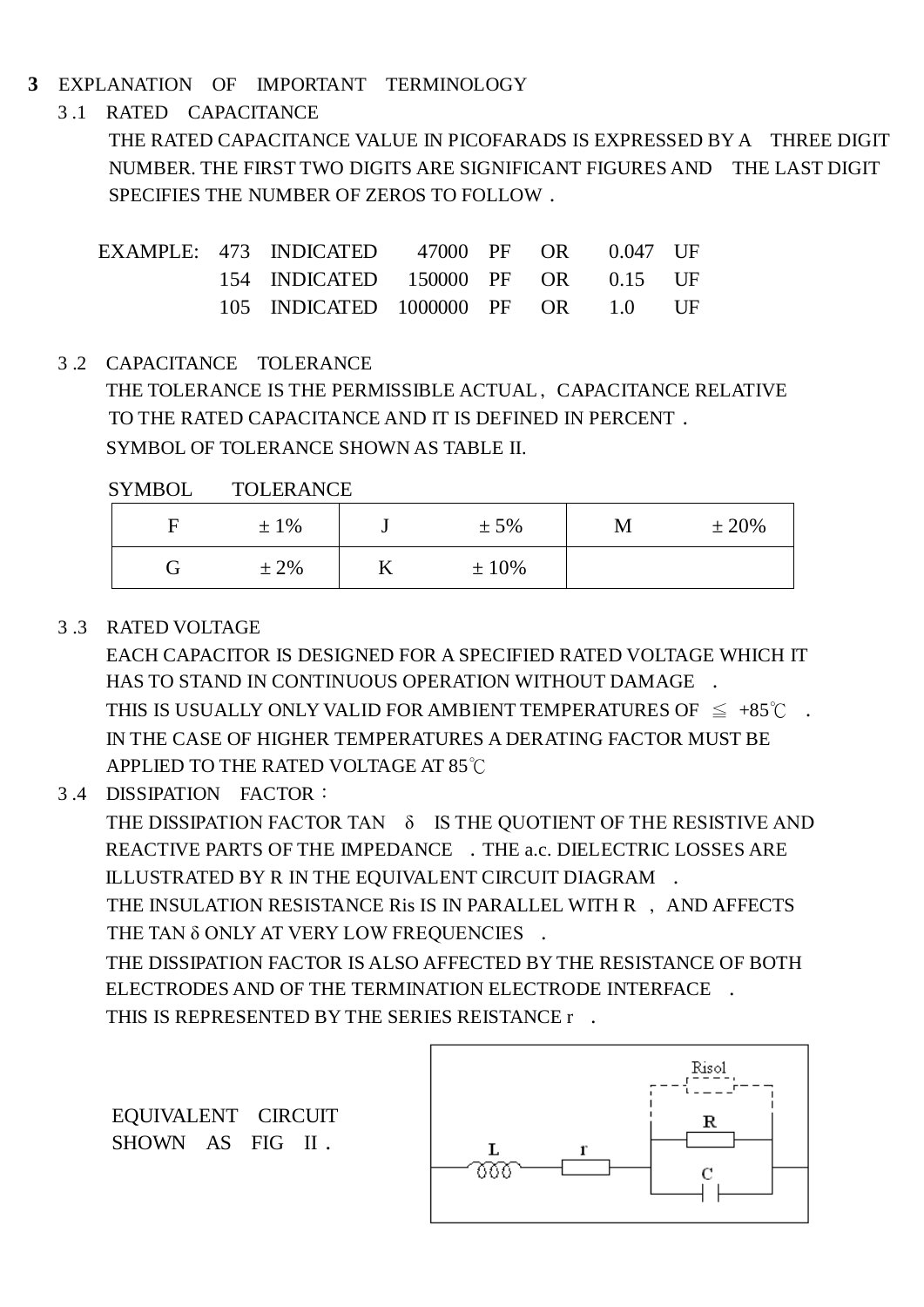- 3 .5 INSULATION RESISTANCE/TIME CONSTANT THE INSULATION RESISTANCE IS NORMALLY EXPRESSED IN M OHM AND IS MEASURED AT A SPECIFIED VOLTAGE AFTER 1 MINUTE . THE TIME CONSTANT DEFINES THE TIME IN SECONDS. IN WHICH THE VOTAGE ACROSS THE CAPACITOR SELF-DISCHARGES TO 37% OF THE FULLY CHARGED STATE AND IT IS EXPRESSED AS  $\tau$  = IRx C. THE INSULATION RESISTANCE OR TIME CONSTANT VALUE DENOTES THE QUALITY OF THE DIELECTRIC INSULATION.
- 3 .6 SELF HEALING

 ALL METALLIZED PLASTIC FILM CAPACITOR MANUFACTURE BY SELF-HEALING THE ELECTRIC ARC, WHICH OCCURS WITH VOLTAGE BREAKDOWN OF THE DIELECTRIC, EVAPORATES THE METALLIZATION THE AREA OF THE BREAKDOWN WITHOUT IMPAIRING THE DIELECTRIC, THIS RESULT IN EFFECTIVELY ISOLATING THE REGION OF THE FAILURE.

 THE TIME NECESSARY FOR THE SELF-HEALING PROCESS IS LESS THAN 10 U SEC SINCE ONLY FRACTION OF THE ENERGY STORED IN THE CAPACITOR ARE DISSIPATED IN THE SELF-HEALING PROCESS , THE POTENTIAL DROP REMAINS ACCORDINGLY LOW . THE CAPACITOR DESIGN ENSURE THAT SELF-HEALING PROCESSES OCCUR ONLY OCCASIONALLY , EVEN WHEN THE PARAMETERS OF CONTINUOUS MAXIMUM VOLTAGE AND MAXIMUM LIMIT TEMPERATURE APPLY. THE SELF-HEALING CHARACTERSTICS IS INDEPENDENT OF MAINTAINING THE SPECIFIED LIMIT CONDITION , AND CAN EVEN BE EFFECTIVE AT LOW VOLTAGE RATING WHERE ELECTROCHEMICAL ACTION TAKES PRESIDENCE ﹒

- **4** ELECTRICAL TESTING METHODS:
	- 4 .1 CAPACITANCE:

 TESTING FREQUENCY : 1 KHZ ± 200HZ TESTING VOLTAGE :  $1 \approx 5$  VRMS

- 4 .2 DISSIPATION FACTOR: SAME AS 4.1 , DF SHALL BE LESS THAN 0.1 ﹪
- 4 .3 DIELECTRIC STRENGTH AT 25 ℃ TESTED AT 160 % OF RATED VOLTAGE FOR 60 SECONDS THROUGH A LIMITING RESISTOR OF AT LEAST 1 OHM PER VOLT.
- 4.4 INSULATION RESISTANCE (I.R.) AT 25 ℃ I . R . SHALL BE MEASURED AT RATED VOLTAGE OR LESS THAN 500VDC WITH A CHARGING TIME OF 60 SECONDS . AND AT 25  $\degree$ C. THE RESULT SHALL BE MEET THE REQUIREMENT TABLE I.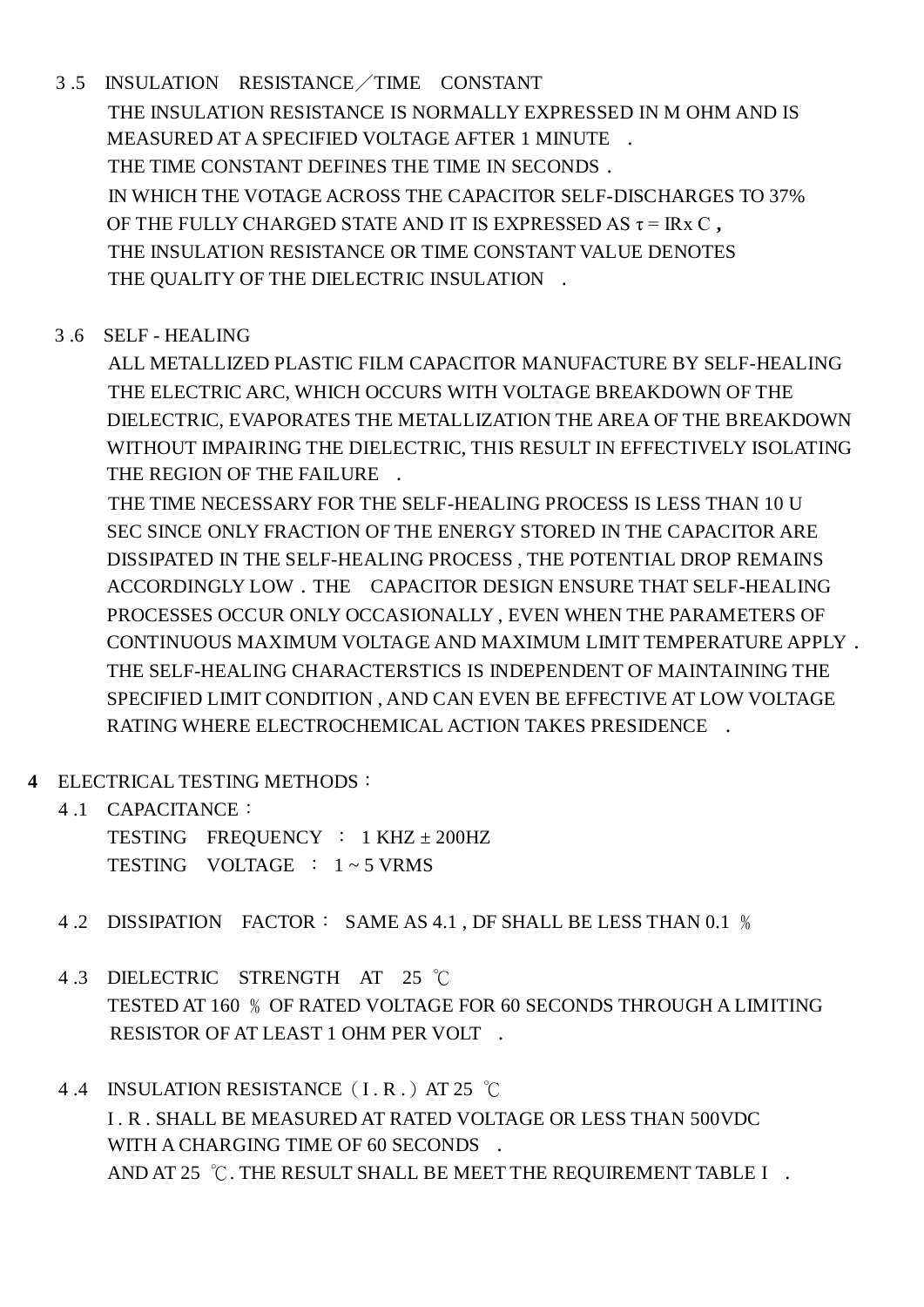- **5** MECHANICAL TESTING WETHODS:
	- 5 .1 LEAD TENSILE STRENGTH: WITHSTANDS 2.2 LBS. OF STEADY PULL APPLIED RADIALLY TO THE LEAD WIRE FOR 5 SECS.
	- 5 .2 LEAD BENDING STRENGTH:

 1 . 1 LBS . LOAD IS APPLIED TO THE LEADS﹒THE BODY OF CAPACITOR IS BENT 90 DEGREES AND RETURNED TO ITS ORIGINAL POSITION ﹒AFTER THE TEST NO LOOSENING OR BREAKING OF THE TERMINAL SHOULD BE FOND ﹒

#### 5 .3 SOLDERABILITY:

THE LEAD WIRE IS IMMERSED UP TO  $0.155" \pm 0.030"$  FROM THE ROOT OF THE TERMINAL INTO THE SOLDER BATH AT  $230 \pm 5^{\circ}$ C FOR  $2 \pm 0.5$  SEC. SOLDER SHOULD COVER AT LEAST 75% OF THE CIRCUMFERENCE OF THE LEAD.. THE DIPPING SPEED INTO, AND RAISING SPEED FROM THE MOLTEN SOLDER SHALL BE  $25 \pm 6$  MM/SEC  $\cdot$  (SHOWN AS FIG III)



5 .4 HEAT SHOCK:

 THE LEAD OF CAPACITOR IS IMMERSED INTO THE SOLDER BATH AT  $260 \pm 5$  °C FOR  $5 \pm 5$  SEC. THE DIPPING SPEED INTO, AND RAISING SPEED FROM THE MOLTEN SOLDER SHALL BE  $25 \pm 6$  MM/SEC. (SHOWN AS FIG III)

5 .5 VIBRATION ( SHOWN AS FIG IV )

 WHEN THE CAPACITOR IS SUBJECTED TO THE VIBRATION TEST SPECIFIED BY THE VARIABLE FREQUENCY CYCLE, 1 MINUTE PER CYCLE FROM 10 HZ TO 55 HZ AND THEN 10 HZ WITH AN AMPLITUDE OF 1.5MM IN THREE DIRECTIONS ( VERTICAL , HORIZONTAL AND LATERAL ) FOR 2 HOURS EACH WITH A TOTAL OF 6 HOURS. AFTER THIS , INSPECT SHALL SATISFY THE INITIAL REQUIREMENT .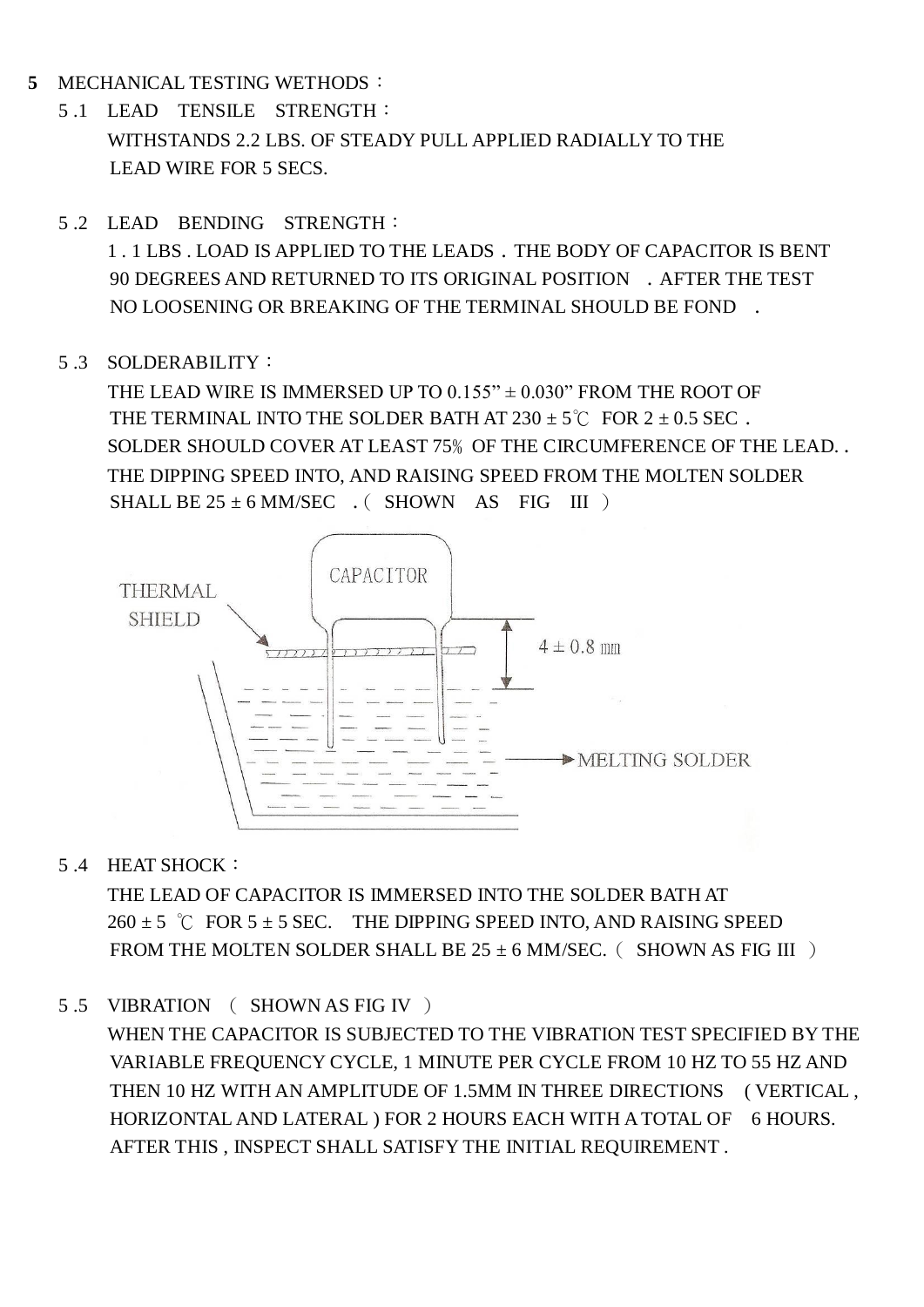THE CAPACITOR SHALL BE MOUNTED BY THE FOLLOWING METHODS: THE CAPACITOR LEAD WIRES SHALL BE INSERTED VERTICALLY AS DEEP AS THEIR ROOT INTO A COPPER - FOILED LAMINATED BOARD FOR PRINTED CIRCUIT BOARD SHOWN AS FIG I , AND THE LEAD WIRE SHALL BE SOLDERED TO THE COPPER FOIL . THEN , THE COPPER FOILED LAMINATED BOARD WITH THE CAPACITOR SHALL BE RICIDLY FIXED TO THE VIBRATION TEST PLATE.



- **6** WEATHERABILITY TESTING METHODS
	- 6 .1 HIGH TEMPERATURE

PLACE THE CAPACITOR IN A THERMOSTATIC OVEN KEPT AT 85℃, AFTER REACHING THE THERMAL STABILITY﹐THE RESULT OF MEASUREMENT SHALL SATISFY THE REQUIRENENT GIVEN IN FOLLOWING ITEM:

- 6.1.1 CAPACITANCE DRIFT: THE RATE 5 % OF INITIAL VALUE.
- 6.1.2 DISSIPATION FACTOR: LESS THAN 0.2 % AT 1 KHZ.
- 6 .2 LOW TEMPERATURE

PLACE THE CAPACITOR IN A THERMOSTATIC OVEN KEPT AT -40℃ ↓ AFTER REACHING THE THERMAL STABILITY ﹐THE RESULT OF MEASUREMENT SHALL SATISFY THE REQUIREMENT GIVEN IN FOLLOWING ITEM:

- 6.2.1 CAPACITANCE DRIFT:  $+5\%$  MAX  $\cdot$  OF INITIAL VALUE  $\cdot$
- 6.2.2 DISSIPATION FACTOR: LESS THAN 0.2 % AT 1 KHZ ﹒
- 6 .3 HIGH TEMPERATURE LOADING

PLACE THE CAPACITOR IN A THERMOSTATIC OVEN KEPT AT+85℃ FOR 1 HOUR **·** AND THEN APPLIED 150% OF THE RATED VOLTAGE FOR 1000 HOUR AFTER THIS ﹐TAKE OUT THE CAPACITOR FROM THE THERMOSTATIC OVEN FOR 1 TO 2 HOURS . THE RESULT OF MEASUREMENT SHALL SATISFY THE REQUIRENENT GIVEN IN FOLLOWING ITEM:

6.3.1 CAPACITANCE DRIFT:  $+5\%$  MAX . OF INITIAL VALUE . i. DISSIPATION FACTOR: LESS THAN 0.2% AT 1 KHZ. ii. INSULATION RESISTANCE  $:$  OVER THAN 30% OF INITIAL VALUE  $\cdot$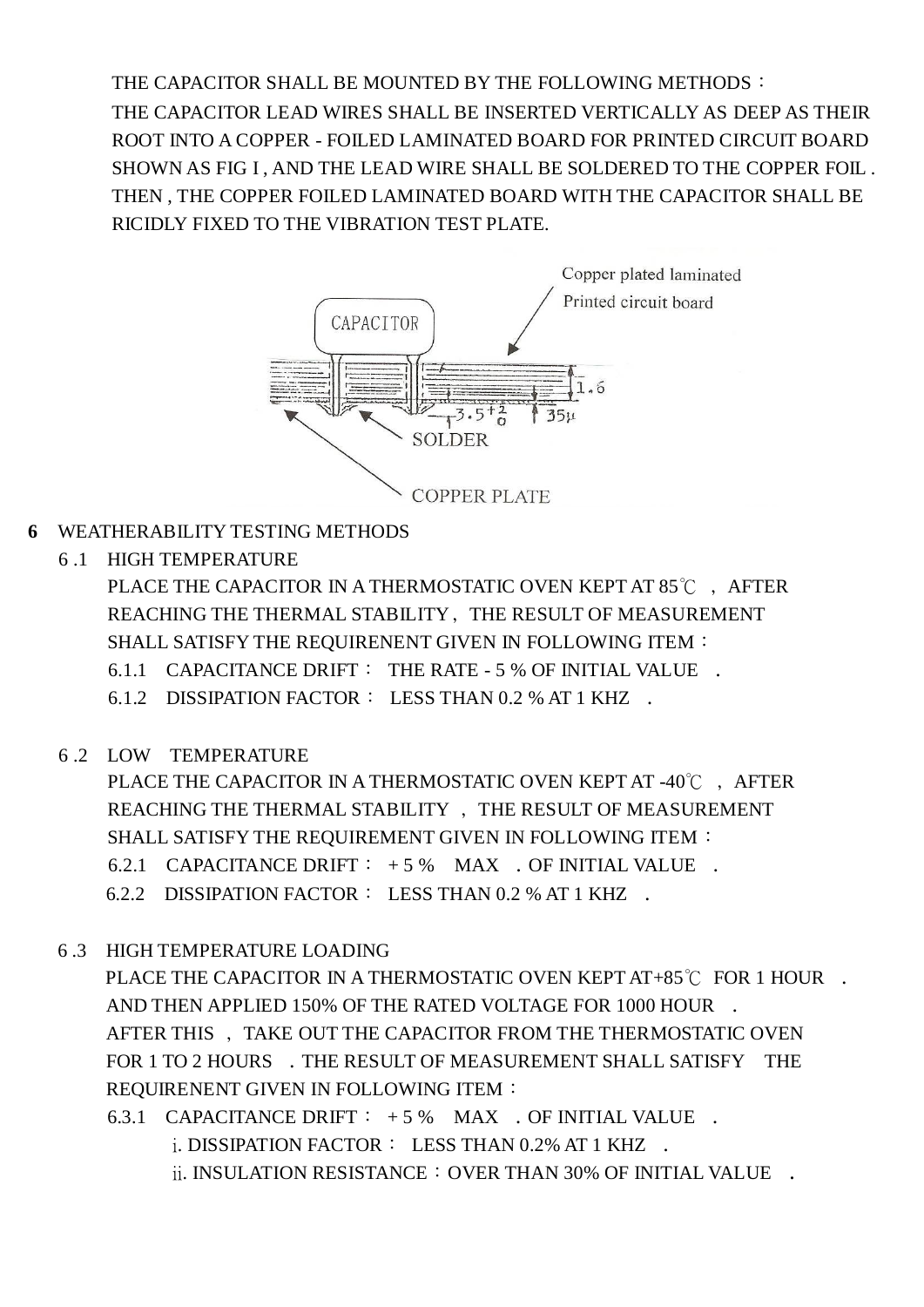#### 6 .4 HUMIDITY

PLACE THE CAPACITOR IN A THEMOSTATIC OVEN KEPT AT TEMPERATURE  $40 \pm 2$  °C AND HUMIDITY 95  $\pm$  2 % FOR 96  $\pm$  4 HRS  $\phantom{1}$ . AFTER THIS  $\phantom{1}$ , TAKE OUT THE CAPACITOR FROM THE THERMOSTATIC OVEN FOR 16 HRS . THE RESULT OF MEASUREMENT SHALL SATISFY THE REQUIREMENT GIVEN IN FOLLOWING ITEM:

- 6.4.1 CAPACITANCE DRIFT:  $\pm 3$  % MAX . OF INITIAL VALUE .
- 6.4.2 INSULATION RESISTANCE: OVER THAN 30 % OF INITIAL VALUE .
- 6.4.3 DISSIPATION FACTOR: LESS THAN 0.2%

#### **7** MARKING

- 7 .1 MARKING ON INDIVIDUAL CAPACITOR INCLUDES:( SHOWN AS FIG V )
	- 7.1.1 RATED CAPACITANCE:SUCH AS 223 ﹐154 OR 105 IN PF OR UF
	- 7.1.2 RATED VOLTAGE:SUCH AS 100V ﹐250V ﹐630V IN DC
	- 7.1.3 CAPACITANCE TOLERANCE:SUCH AS J . K OR M
	- 7.1.4 MANUFACTURER'S SYMBOL:
- 7 .2 MARKING ON PACKAGE

EACH PACKAGE UNIT SHALL CARRY THE TYPE, RATING, QUANTITY AND DATE OF MANUFACTURE ﹐LOCATION OF MANUFACTURE ﹐AND THE MANUFACTURER'S NAME.



#### **8** PACKING

THE CAPACITOR SHALL BE CAREFULLY PACKED TO PREVENT DAMAGE OWING TO MOISTURE ABSORPTION ﹐VIBRATION OR IMPACT DURING STORAGE

#### **9** ACCEPTABLE QUALITY LEVEL

THE ACCEPTABLE OUALITY LEVEL IS SPECIFIED AS FOLLOWING:

- 9.1 APPEARANCE AOL: 4.0
- 9.2 DIMENSION AQL: 1.5
- 9.3 MECHANICAL CHARACTERISTICS AQL: 1.5
- 9.4 ELECTRICAL CHARACTERISTICS INCLUDES C, IR, WV, DF AND ECT. AQL: 1.0